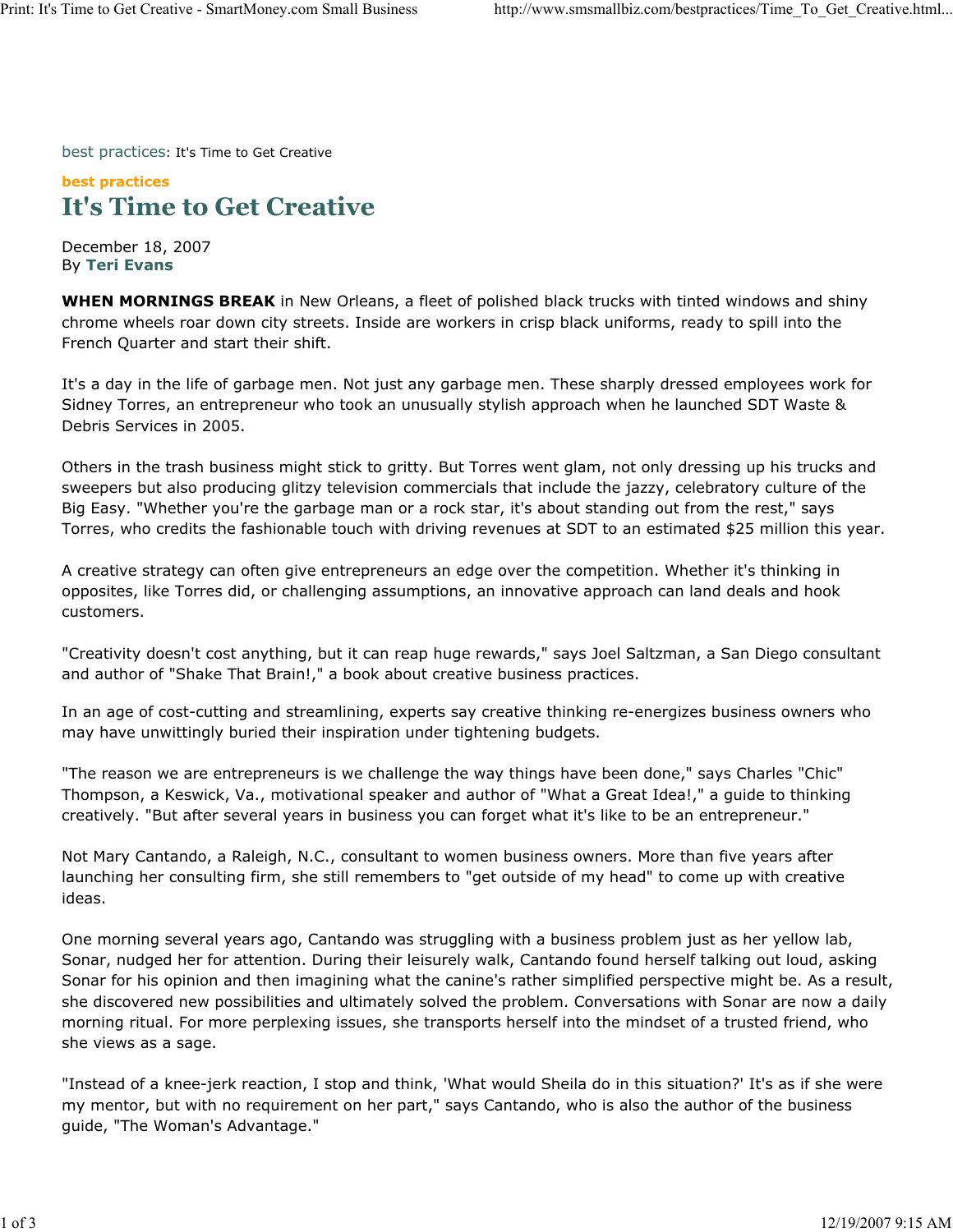Creativity experts say entrepreneurs can discover their competitive advantage also by questioning assumptions. Saltzman suggests creating a list of everything you know to be true about your business — the more obvious the better  $-$  then go back and challenge each one.

Another powerful strategy, Saltzman says, is to examine your negatives and see if you can turn them into positives. It worked for Cantando. Whenever she makes a negative announcement in a meeting, she always follows up with three positive results.

For instance, "if you lose your biggest account, you may say, 'Well, they were slow paying anyway, the guy was tough to deal with, and it frees up time to assign people to a different client or search for a new client,'" Cantando says. That's a challenge for many entrepreneurs, because "we often think that our way is the best or only way," she says.

Although small-business owners are indeed experts in their field, that may actually hinder creative solutions since they know too much, according to Thompson. He encourages entrepreneurs to search outside the confines of their industry for new approaches in business.

"Find atypical analogies that redefine what's possible for your industry, not someone that does the exact same thing you do," Thompson says. "You can ask how would Apple or Starbucks solve your challenge?"

Dan Calista of Vynamic Solutions followed Thompson's advice and found his "atypical analogy" in a business that's truly unlike his boutique management-consulting firm. Now, the Philadelphia entrepreneur heads to Cereality, a unique cafe where pajama-clad employees serve up cereals and toppings, to get his inspiration.

"When individuals join our team, I take them to Cereality as part of their orientation to discuss what a customer experience is all about," says Calista.

What does a cereal cafe have in common with a serious management-consulting firm?

"Cereality took a product that's been around for a long time and created a fun Saturday morning experience around it," Calista says. "We've also taken a service that's been around for a long time and emphasized the customer experience in how we work."

It appears to be working. In August, prior to incorporating Thompson's strategies, Vynamic projected a 21% increase in 2007 revenues. The company has since revised its projection and now expects revenues to rise 36% this year. Calista attributes the additional growth in large part to the company's new emphasis on creative thinking.

## **Are you a creative entrepreneur?**

Consider these questions and judge for yourself. If you answer yes to any of them, read on for expert strategies to create new ideas or solutions.

1. Do you dismiss ideas for being "out of scope"?

If yes, then... be curious first, critical second. Allow people at least one minute to explore their idea. "The easiest thing to say is 'No, that wouldn't work,' and that quashes the creative process," says Saltzman, author of "Shake That Brain!" Instead, say "Yes, and," then build on their idea.

2. Do you only consider what you should do, yet still draw a blank?

If yes, then... create a list of "nevers." What would you never do? What would someone new to your industry do? "Then consider what's right about the 'nevers' and see if that sparks an idea," says Thompson, author of "What a Great Idea!"